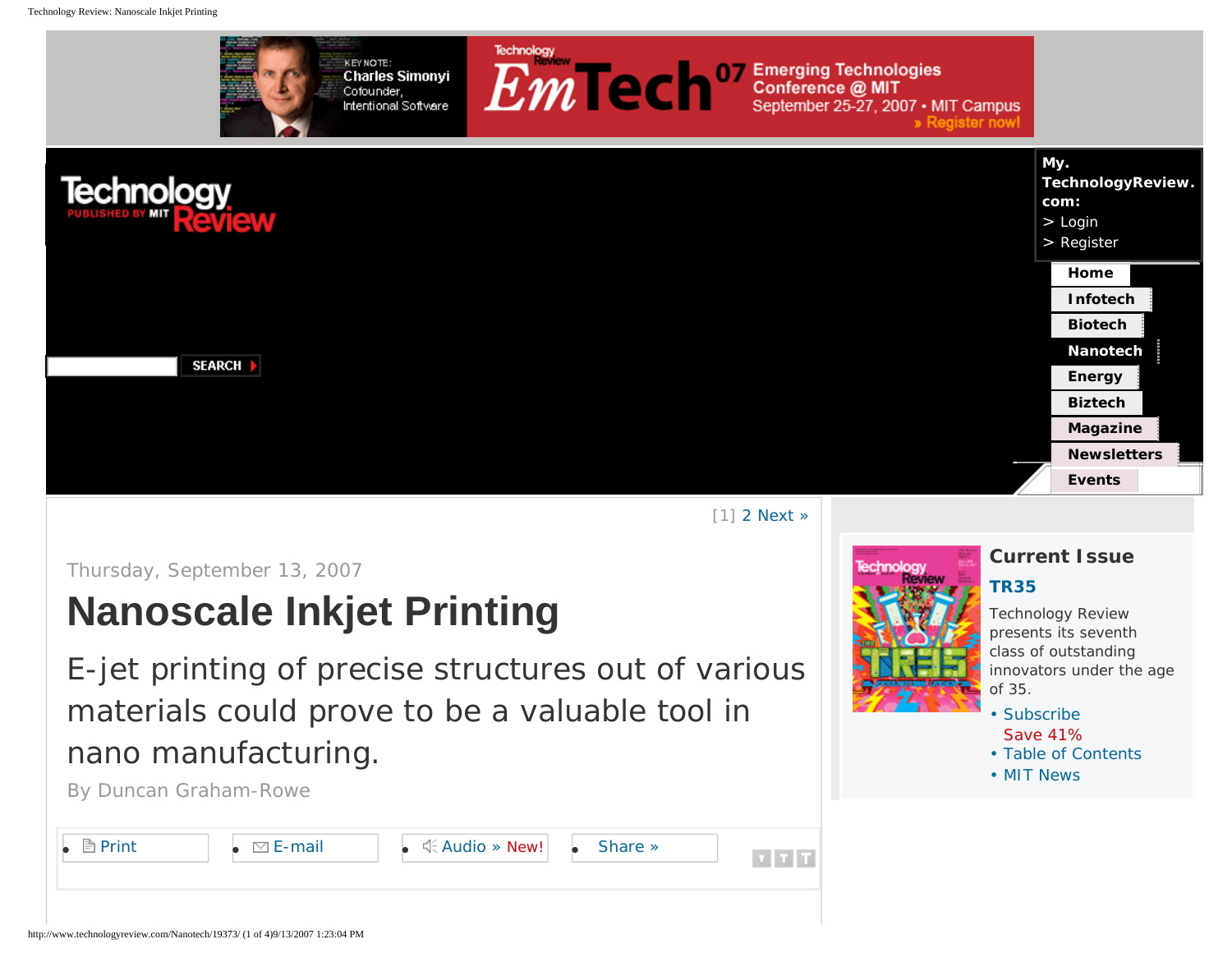Technology Review: Nanoscale Inkjet Printing



**Nano printing:** This image shows a picture of a flower printed using a novel electrohydrodynamic inkjet printer. Each dot is just eight micrometers in diameter and made up of single-walled carbon nanotubes.

Credit: University of Illinois, Urbana Champaign

### **Related Articles:**

- [A Tale of Two Printers](http://www.technologyreview.com/Infotech/13700/) 7/23/2004
- [Nanotube Ink](http://www.technologyreview.com/Nanotech/17460/)  9/6/2006
- [Plastic Sheet of Power](http://www.technologyreview.com/Biztech/17898/) 12/14/2006

### **Other readers liked:**

• [Plastic Transistors for Flexible](http://www.technologyreview.com/Nanotech/19024/)  [Displays](http://www.technologyreview.com/Nanotech/19024/) 

7/9/2007

- [Self-Assembling Nanostructures](http://www.technologyreview.com/Nanotech/19108/)  7/27/2007
- [Adding Speed to Silicon](http://www.technologyreview.com/Infotech/19086/)  7/24/2007
- Nanowire LEDs 8/1/2007
- [Levitating Nanomachines](http://www.technologyreview.com/Nanotech/19240/)  8/14/2007

A new type of inkjet printer has been developed that can precisely print dots of various materials just 250 nanometers in diameter. The inkjet printer could make it possible to rapidly synthesize complex nanoscale structures out of various materials.

"The goal is to do manufacturing," says [John](http://rogers.mse.uiuc.edu/) [Rogers](http://rogers.mse.uiuc.edu/), a professor of engineering at the University of Illinois, Urbana Champaign. The new [printers](#page-0-0) can use a broad range of materials for manufacturing novel devices, from plastic electronics and flexible displays to photovoltaic cells and new biomedical sensors, says Rogers.

The researchers have demonstrated that the new inkjets can print very precise patterns of electrically conducting polymers and carbon nanotubes; they have also shown that DNA can be printed without damaging it. "It's hard to do this with traditional silicon fabrication techniques," says Rogers.

Often the nanomaterials needed to make ultrasmall biomedical devices and nanoscaled polymer-based electronics are in solution, which means that they don't lend themselves to traditional microfabrication techniques. Because of this, printing is an attractive alternative, in terms of both cost and complexity, says Heiko [Wolf](#page-0-0) of [IBM Zurich Research Labs](http://www.zurich.ibm.com/)' Nanoscale Structures and Devices Group, in Switzerland.

# **Magazine Services**

- • [Gift](https://secure.palmcoastd.com/pcd/drenew?ikey=060FFIX06)  **[Subscription](https://secure.palmcoastd.com/pcd/drenew?ikey=060FFIX06)** • [Digital](https://secure.palmcoastd.com/pcd/drenew?ikey=060XCNDHD)
- **[Subscription](https://secure.palmcoastd.com/pcd/drenew?ikey=060XCNDHD)**
- • [Reprints,](http://www.technologyreview.com/cust/index.aspx) [Back Issues,](http://www.technologyreview.com/cust/index.aspx) [Customer](http://www.technologyreview.com/cust/index.aspx) **[Service](http://www.technologyreview.com/cust/index.aspx)**
- • [Archives](http://www.technologyreview.com/magazine/archive/)

### **Newsletters**

[Sign up](http://www.technologyreview.com/cust/newsletter.aspx) to receive free daily and/or weekly updates from Technology Review.

## **MIT Insider**

Stories and breaking news from inside MIT about the latest research, innovations, and startups--in a convenient monthly enewsletter. [Subscribe today](https://secure.palmcoastd.com/pcd/document?ikey=060XD0ENS)

**[Massachusetts](http://web.mit.edu/)** [Institute of](http://web.mit.edu/)  **[Technology](http://web.mit.edu/)** 

# Are you the future of technology?



We want to hear from our print and online audience. >>

eview

But patterning structures at the nanoscale has so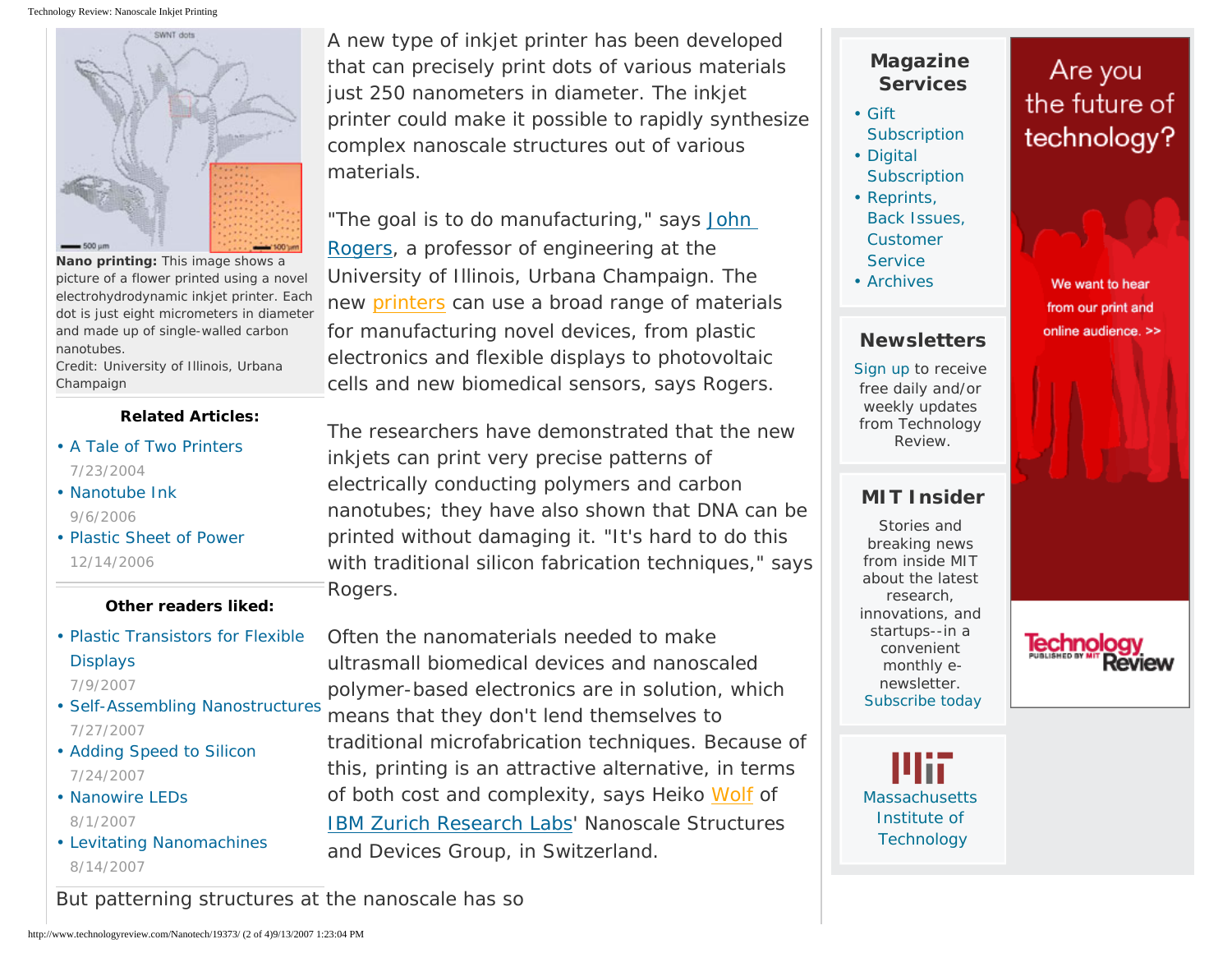far proved challenging. "Conventional inkjets are limited to resolutions of about 25 micrometers," says Rogers.

Traditional inkjets work by pushing ink out of a nozzle to form droplets, either by heating the ink or applying physical pressure to force it out. While this works fine on the micrometer scale, issues of surface tension and fluid flow start to become a barrier when researchers try to go smaller. "The smaller the nozzle size, the harder it is to get fluid to flow through it," says Rogers. "So the amount of force you need to apply increases disproportionately."

To overcome this, Rogers and his colleagues use a different approach, called electrohydrodynamic *inkjet* (or e-jet) printing. "We pull the fluids rather than push them," he says.

This involves using electric fields to create the droplets and relies upon there being a certain amount of electrically charged particles, or ions, within the fluid. Capillary forces pull the fluid from its reservoir to form a semispherical droplet hanging from its rim, like a drop of water on a faucet.

By using electrodes to create an electric field between the nozzle tip and the substrate upon which one wants to print the material, it is possible to make the droplet conical, says Rogers. "Ions accumulate at the surface of the fluid, at the apex of the cone," he says. This concentration of ions allows the tip of the cone to break away and form a droplet that's just a fraction of the volume of the cone.

"You can generate droplets that are smaller than the nozzle diameter," says Rogers. "You're really just pinching off droplets. It's only at the very tip of the cone that the droplets are formed."

[1] [2](#page-4-0) [Next »](#page-4-0)

## **Comments**

# **[MARKETPLACE](http://shlinks.industrybrains.com/sh?sid=124&a=e62ac9015d8b14729e43d6d1cfea3d8027d988511186be7708b5f44339c9e865) [Test out the #1 Help Desk Software](http://links.industrybrains.com/click?sid=124&rqctid=2907&pos=1&lid=441905&cid=104339&pr=2&tstamp=20070913142146&url=http://www.clickmanage.com/events/clickevent.aspx%3fca%3d10332%26e%3d1042%26l%3d23881089%26u%3dhttp%253A%252F%252Fwww.numarasoftware.com%252Fdemo.asp%253Fsrc%253Dindustrybrains%2526trm%253DTechnology_Review_Homepage_and_ROS)**

Get your free demo of Numara Track-It! 8 - the leading help desk solution for IT related issues.

**[FREE SAP Case Study For Midsize Companies](http://links.industrybrains.com/click?sid=124&rqctid=2907&pos=2&lid=454253&cid=107019&pr=2&tstamp=20070913142146&url=http://clickserve.dartsearch.net/link/click%3flid%3d43000000055333406)** Thousands Of Successful Companies Run SAP To Achieve Business Goals. Download "Success Stories" Now.

**[Work better. Take control with Adobe Acrobat.](http://links.industrybrains.com/click?sid=124&rqctid=2907&pos=3&lid=457154&cid=107594&pr=2&tstamp=20070913142146&url=http://info7.net/s/nhwfm/q3k/162xl)** Increase productivity, reduce costs and risk. Learn how during this series of eSeminars with Adobe.

**[Join Cisco Innovators for SMBs, Save 25% on CCNA](http://links.industrybrains.com/click?sid=124&rqctid=2907&pos=4&lid=457057&cid=107743&pr=2&tstamp=20070913142146&url=http://www.cisco.com/offer/innovators/industrybrains/152495_2)** Members also receive Cisco's BizWise newsletter, special offers and event invites. Join today.

#### **[Search Engine Strategies @ a4uexpo](http://links.industrybrains.com/click?sid=124&rqctid=2907&pos=5&lid=455852&cid=107184&pr=2&tstamp=20070913142146&url=http://www.searchenginestrategies.com/a4u/oct07/index.html%3futm_source%3dtechnologyreview%26utm_medium%3dcontent%26utm_campaign%3dseslondon)**

Learn how search engine friendly design can tap into free traffic from search engines -SES @ a4uexpo

**[Buy a Link Now>>](http://www.industrybrains.com/technologyreview)**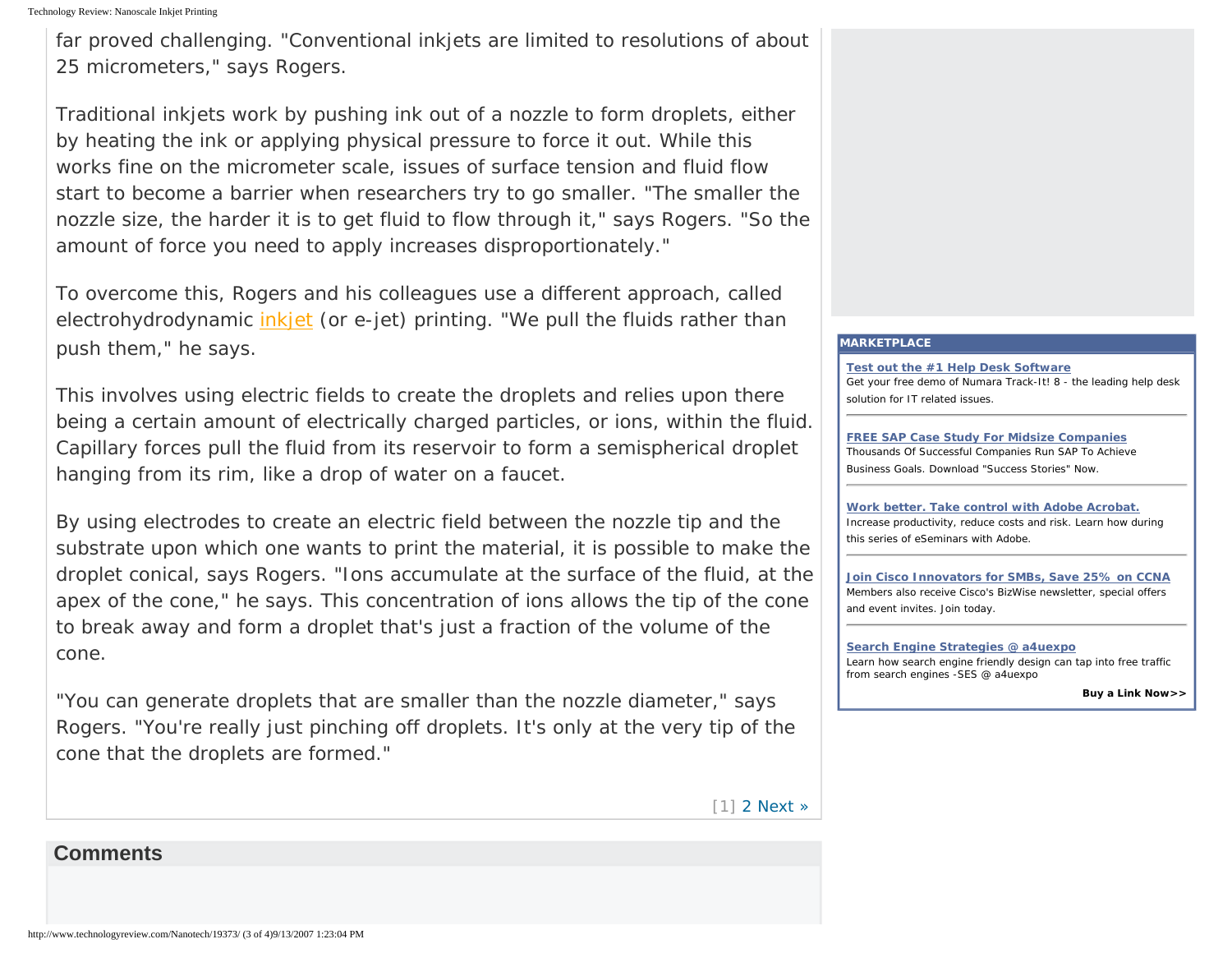[Add New Thread](https://my.technologyreview.com/mytr/login.aspx?wanttopost=true&redirect=https%3A%2F%2Fwww.technologyreview.com%2Fmytr%2Fcomment.aspx%3Faid=19373%26redirect=http%253A%252F%252Fwww.technologyreview.com%252FNanotech%252F19373%252F)

[About Us](http://www.technologyreview.com/corp/about.aspx) | [Privacy](http://www.technologyreview.com/corp/privacy.aspx) | [Terms of Use](http://www.technologyreview.com/corp/terms.aspx) | [Subscribe](https://secure.palmcoastd.com/pcd/document?ikey=060FFISB2) | [Advertise](http://www.technologyreview.com/media/index.html) | [Customer Service](http://www.technologyreview.com/cust/) | [Contact Us](http://www.technologyreview.com/corp/contact.aspx) | [Feedback](http://www.technologyreview.com/cust/feedback.aspx) | XML

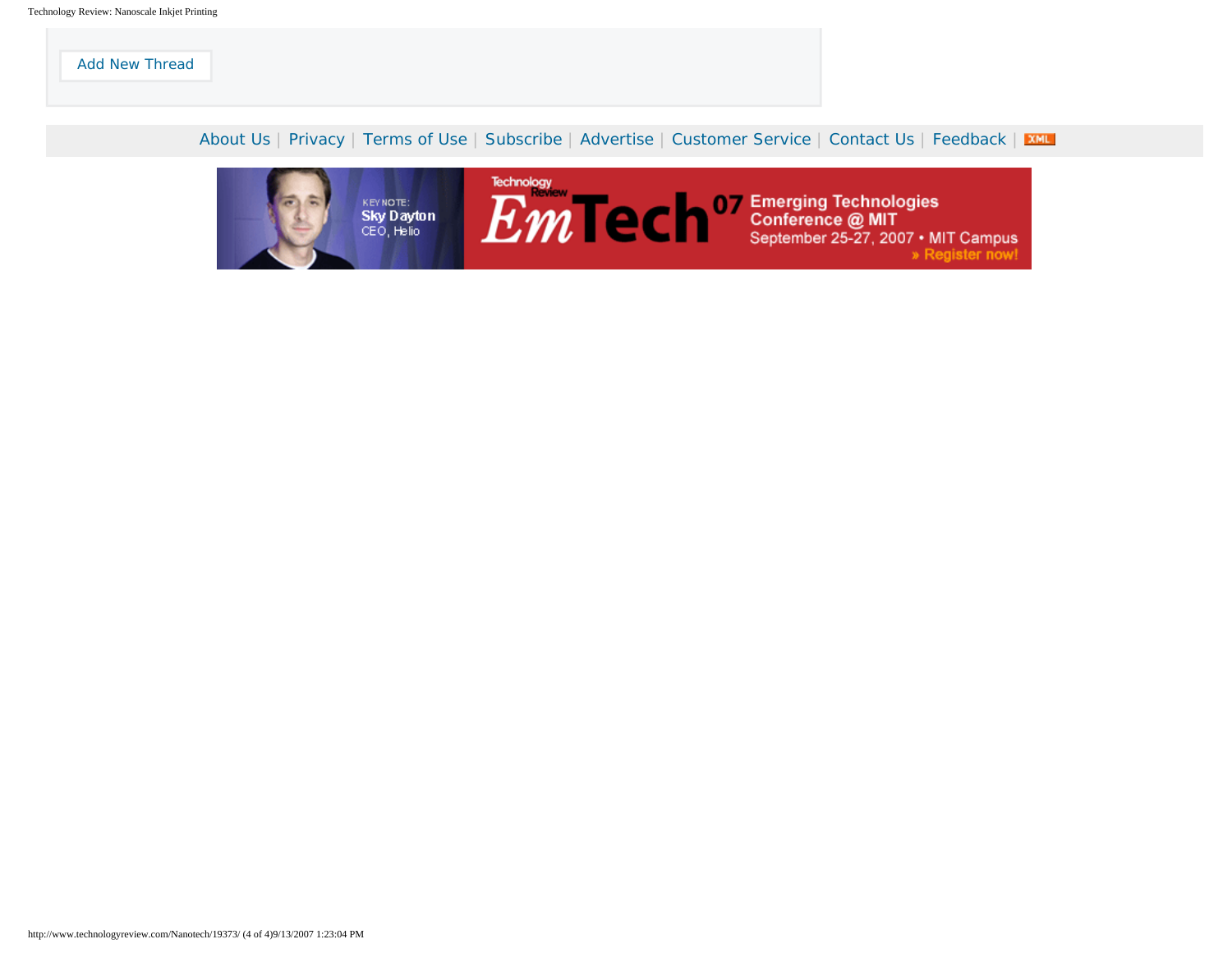<span id="page-4-0"></span>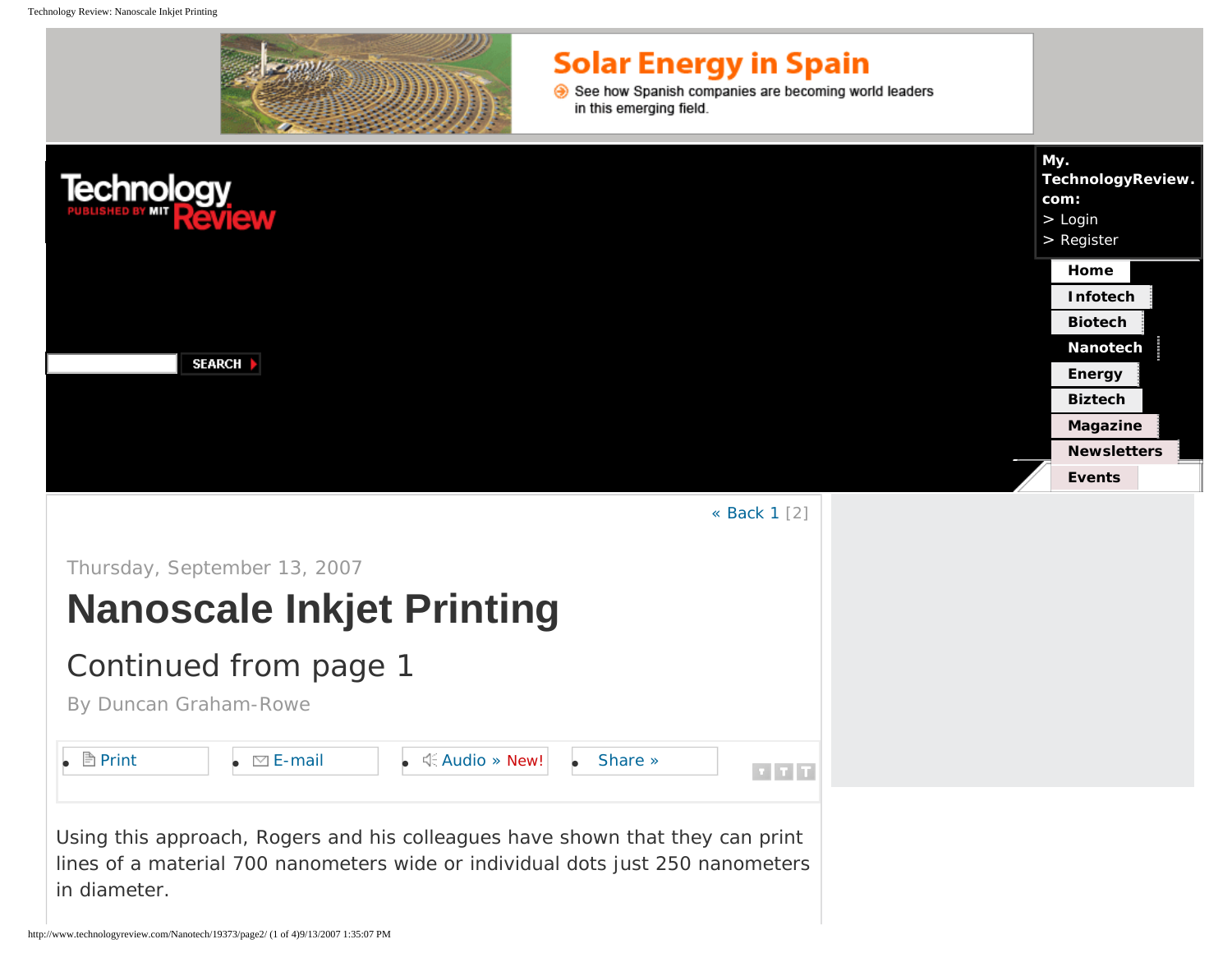In addition to the size of the droplets, the spatial accuracy is also improved, says Rogers. He and his team discovered quite serendipitously that the field used to create the droplet also helps guide the charged droplet toward the target substrate. "That was kind of a bonus," Rogers says.

Electrohydrodynamic [printers](#page-4-0) have been used in the past, says [Howard Taub,](http://www.hpl.hp.com/about/bios/howard_taub.html) associate director of HP Labs, in Palo Alto, CA. The novelty here is the high resolution, he says.

But, says Taub, what these new e-jets make up for in resolution they lack in speed. The high voltages required to generate the fields can be difficult to pulse in order to print quickly. Regular printers can eject droplets on the order of between 10,000 and 100,000 times a second. Rogers's e-jets, on the other hand, operate at around 1,000 times a second.

One solution is to use arrays of inkjet heads, says Taub. But this can lead to further problems, he says: "The droplets are going to interact with each other because they are charged. So you'd have to keep them spaced out."

Rogers says that his group is working on the speed issue. He and his colleagues have already shown that nozzles can be placed as close as 250 micrometers without droplets interacting. They are now working with several manufacturers to commercialize the technology.

[« Back](http://www.technologyreview.com/Nanotech/19373/page1/) [1](http://www.technologyreview.com/Nanotech/19373/page1/) [2]

### **Comments**

[Add New Thread](https://my.technologyreview.com/mytr/login.aspx?wanttopost=true&redirect=https%3A%2F%2Fwww.technologyreview.com%2Fmytr%2Fcomment.aspx%3Faid=19373%26redirect=http%253A%252F%252Fwww.technologyreview.com%252FNanotech%252F19373%252Fpage2%252F)

# **Current Issue**

### **[TR35](http://www.technologyreview.com/TR35/)**

*Technology Review* presents its seventh class of outstanding innovators under the age of 35.

- • [Subscribe](https://secure.palmcoastd.com/pcd/document?ikey=060FFISB2)
- Save 41%
- • [Table of Contents](http://www.technologyreview.com/magazine/)
- • [MIT News](http://www.technologyreview.com/mit_news/)

## **Magazine Services**

- • [Gift](https://secure.palmcoastd.com/pcd/drenew?ikey=060FFIX06)  **[Subscription](https://secure.palmcoastd.com/pcd/drenew?ikey=060FFIX06)**
- • [Digital](https://secure.palmcoastd.com/pcd/drenew?ikey=060XCNDHD)  **[Subscription](https://secure.palmcoastd.com/pcd/drenew?ikey=060XCNDHD)**
- • [Reprints,](http://www.technologyreview.com/cust/index.aspx) [Back Issues,](http://www.technologyreview.com/cust/index.aspx) [Customer](http://www.technologyreview.com/cust/index.aspx) **[Service](http://www.technologyreview.com/cust/index.aspx)**
- • [Archives](http://www.technologyreview.com/magazine/archive/)

## **Newsletters**

[Sign up](http://www.technologyreview.com/cust/newsletter.aspx) to receive free daily and/or weekly updates from Technology Review.

## **MIT Insider**

Stories and breaking news from inside MIT about the latest research, innovations, and startups--in a

#### http://www.technologyreview.com/Nanotech/19373/page2/ (2 of 4)9/13/2007 1:35:07 PM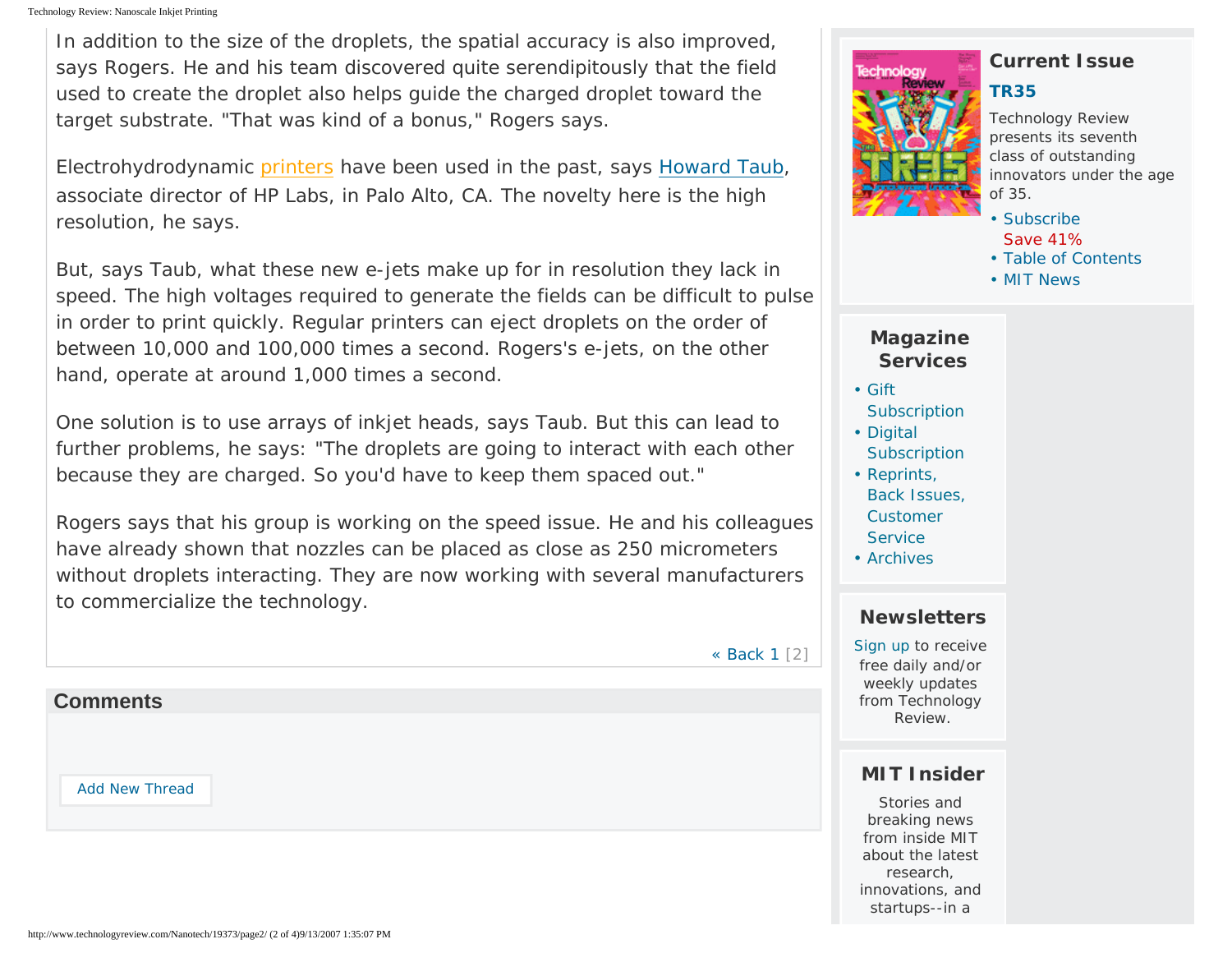Technology Review: Nanoscale Inkjet Printing

convenient monthly enewsletter. [Subscribe today](https://secure.palmcoastd.com/pcd/document?ikey=060XD0ENS)

**Plii** [Massachusetts](http://web.mit.edu/) [Institute of](http://web.mit.edu/)  [Technology](http://web.mit.edu/)